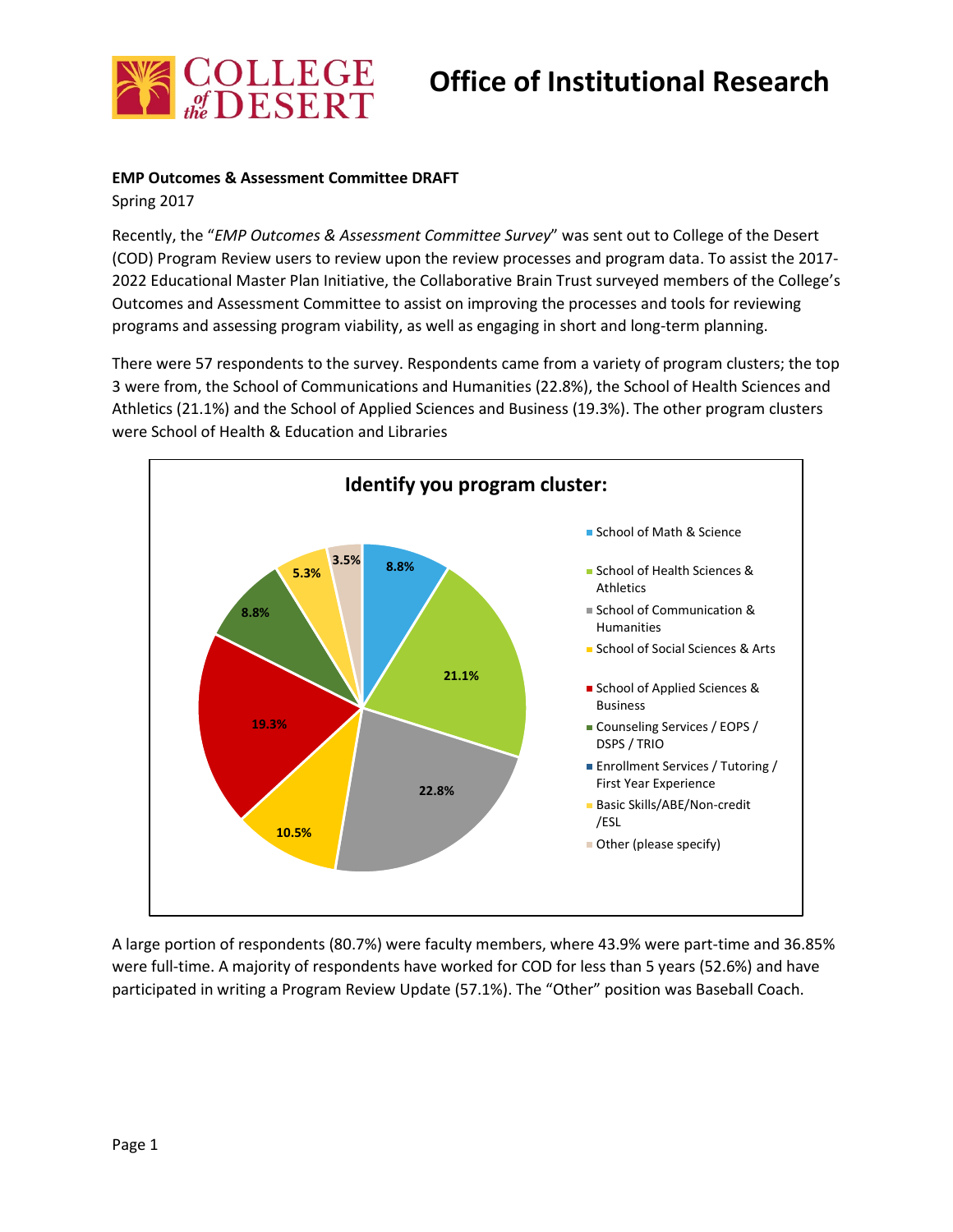

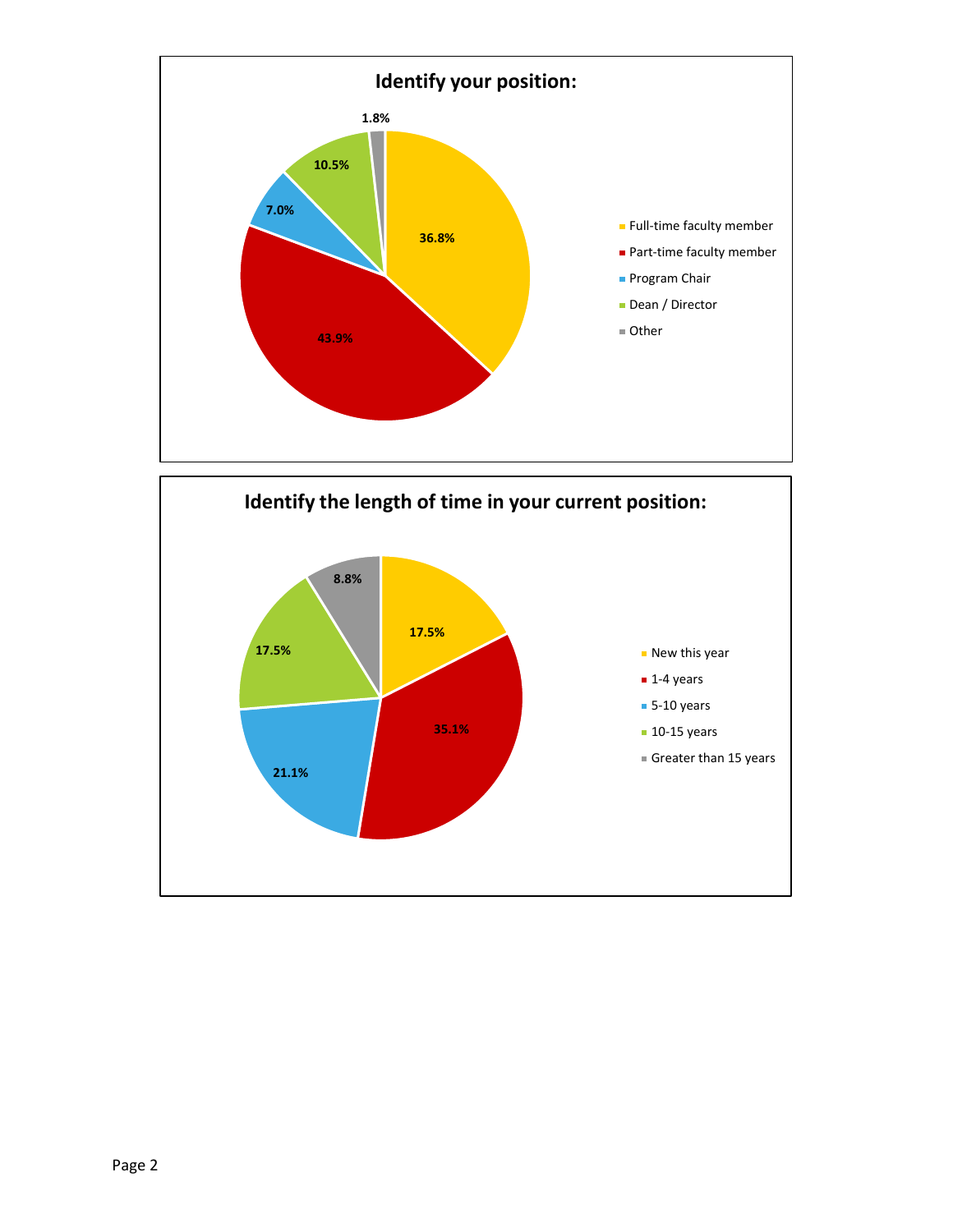

### **Program Review Update Instrument and the Process**

Next, the respondents were asked a series of open-ended questions in regards to the instrument and the process of completion for the Program Review Update. When asked what is the most important aspect of the PRU, 22.6% of respondents stated "identify program needs" and 16.1% stated "planning for the future". This question was then followed by, "*What do you see as its main purpose"*, where responses varied more. Responses varied from, "PRU identifies what is needed in staffing, facilities, equipment and budget for the future…" to "improve outcomes of programs; maintain relevancy; improve efficiency of programs and departments".

One-quarter (25.0%) of respondents want data provided to answer "student success" and 12.5% want data to answer "student enrollments". Other questions wished for the data to answer, such as "program visibility" or "institutional outcomes".

Respondents were then asked what is working well with the PRU and responses such as, "helpful as we plan for growth and relevancy in our field" and "faculty spend time reviewing their programs and thinking about the future", were given. When asked what is not working well, 18.5% of respondents stated that the form is too long and/or redundant.

Responses to "*how long is the length of time to complete the PRU*" varied greatly, from "2-3 hours" to "1 year"; as well as responses to "*how long do you think it should take to complete the PRU"*, with responses from "4-5 hours" to "1 year".

Following this, respondents were asked in what way(s) the PRU could be made easier to complete while still being useful. 21.7% respondents stated to make the PRU simpler and/or less redundant and 13.0% mentioned reformatting or restructuring the form.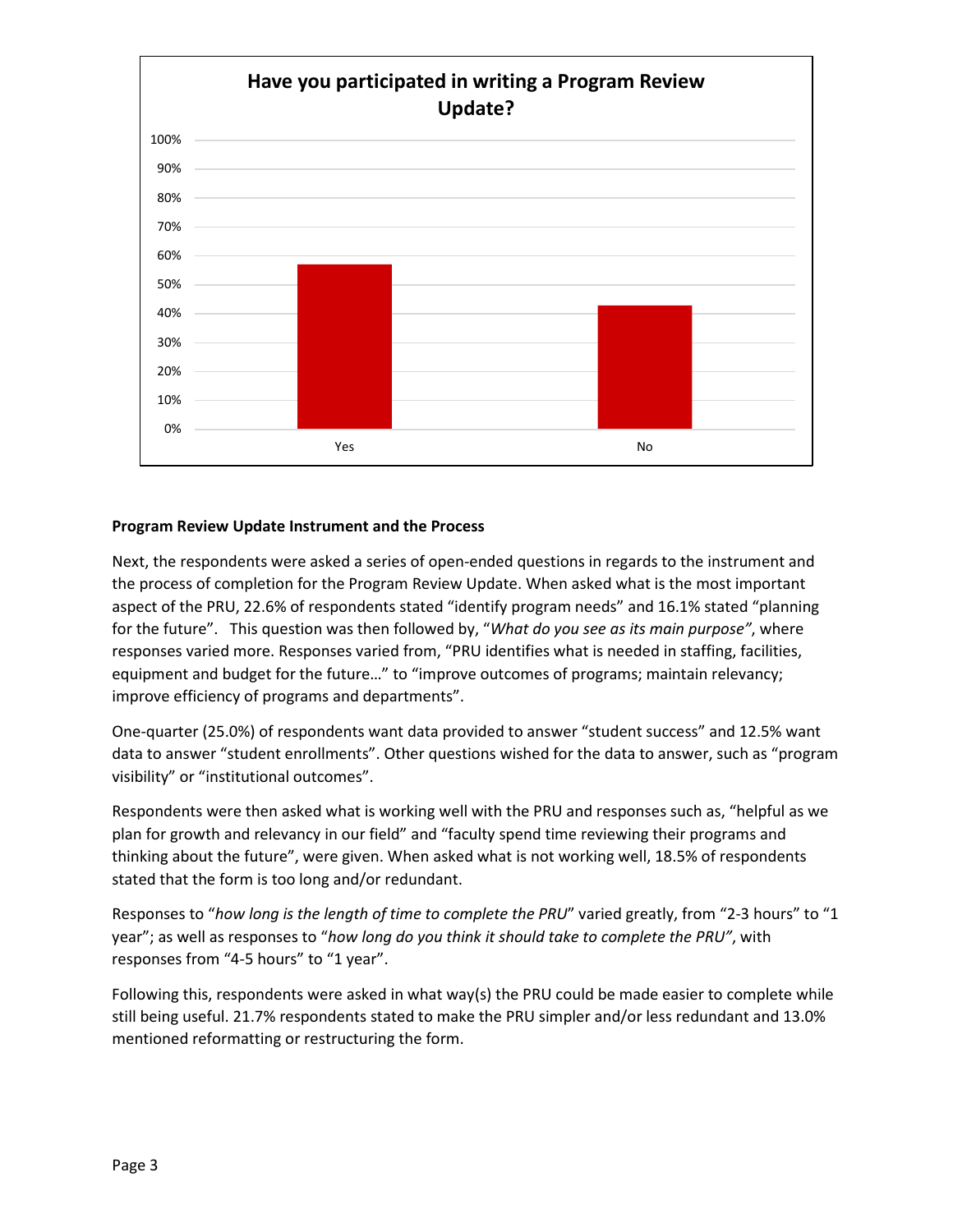Over three-quarters (78.1%) of respondents believed that "Faculty" should be involved in completing the PRU, where 56.2% should be both full-time and part-time faculty and 21.9% for full-time faculty only. 9.4% believed "Staff" should be involved in completing the PRU.

## **Role for Individuals in Completion and Review of PRU**

Respondents were then asked to describe what they think the role for 5 positions should be in the completion and review of the PRU. The 5 positions were; Faculty, Program Chair, School Dean, Vice President, and Program Advisory Committee.

28.6% believed that Faculty should have an "active", "hands-on", and "primary" role in the completion and review of the PRU. Other responses stated ranged from, "identify needs" to "initial analysis".

Over one-quarter (28.6%) of respondents believed the Program Chair should take on a "facilitator" and/or "guiding" role while a little less than one-quarter (21.4%) believed that the Program Chair should take more of a "review and revise" role.

Over one-third (37.0%) of respondents believed the School Dean should provide insight and oversight to the completion and review of the PRU.

28.0% of respondents felt the role of the Vice President and the role of the Program Advisory Committee should be to "review" to PRU.

## **Needs in Areas to Assist Those Completing PRU**

Next, respondents were asked what was needed in the areas of Training and Support to assist those who are completing the Program Review Update.

29.6% of respondents felt more training, workshops, and work sessions would be beneficial to those completing the PRU.

Responses varied for what is needed in Support to assist those completing the PRU. "…having few experts in each 'school' or division…", "getting accurate information when asked as soon as we can", and "response promptness" were just 3 out of the 24 responses given.

### **Data**

Respondents were then asked questions regarding the data provided to them for completing the Program Review Update. The majority (57.9%) feel it is easy to understand the data but of this majority, only 26.3% feel it is helpful to them in completing the PRU. A total of 52.9% feel the data are helpful to completing the PRU but of this 52.9%, only 26.3% feel it is easy to understand.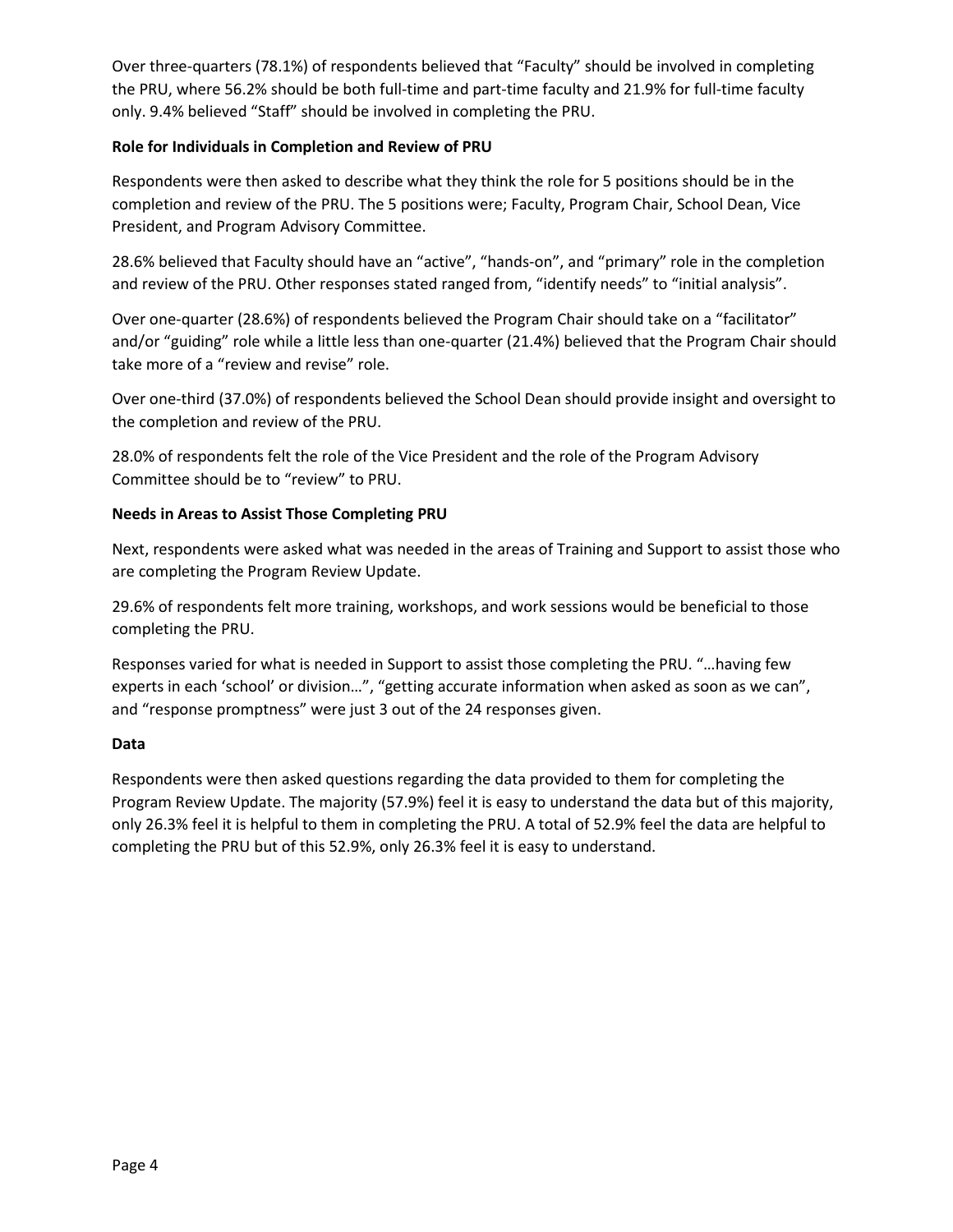

Suggestions to make the data easier to understand included, "definitions included with the stats" and "summaries of the trends". Suggestions to make the data more helpful in completing the PRU included, "more in-depth course level information", "enrollment projections based on SEP data" and "…looking at Coachella Valley labor market".

Additional suggestions in regards to the data provided included, "we should get the data every summer for the previous academic year…", "the format is unpleasing…it is too wordy…" and "it just needs to be consistent and provide everything that will be used for prioritization".

# **Program Viability**

In order to bring early action on improvements and decision-making, adding alerts, such as a visual dashboard or a flag system (green, yellow and red indicators), to the data provided had been a discussion.

Respondents were then asked to state what data elements would be the most indicative of program viability if such alerts were added. Elements such as, "compare our population to the general" and "enrollment trends, programs at other colleges that are doing well, student populations that are disproportionately impacted" were just 2 of several recommendations given by respondents.

# **Short and Long-Term Planning**

When asked what improvements to the PRU would be helpful for short and long-term planning, data and the process were the two most stated (54.5%) improvements. Some examples of what respondents had mentioned were, "help us get relevant data automatically each year", "industry trends", and "streamline the process".

"Bar graphs" (30.0%) was the most popular answer from respondents when asked, if visual elements were added to the data for the PRU what type would be the most helpful in short and long-term planning.